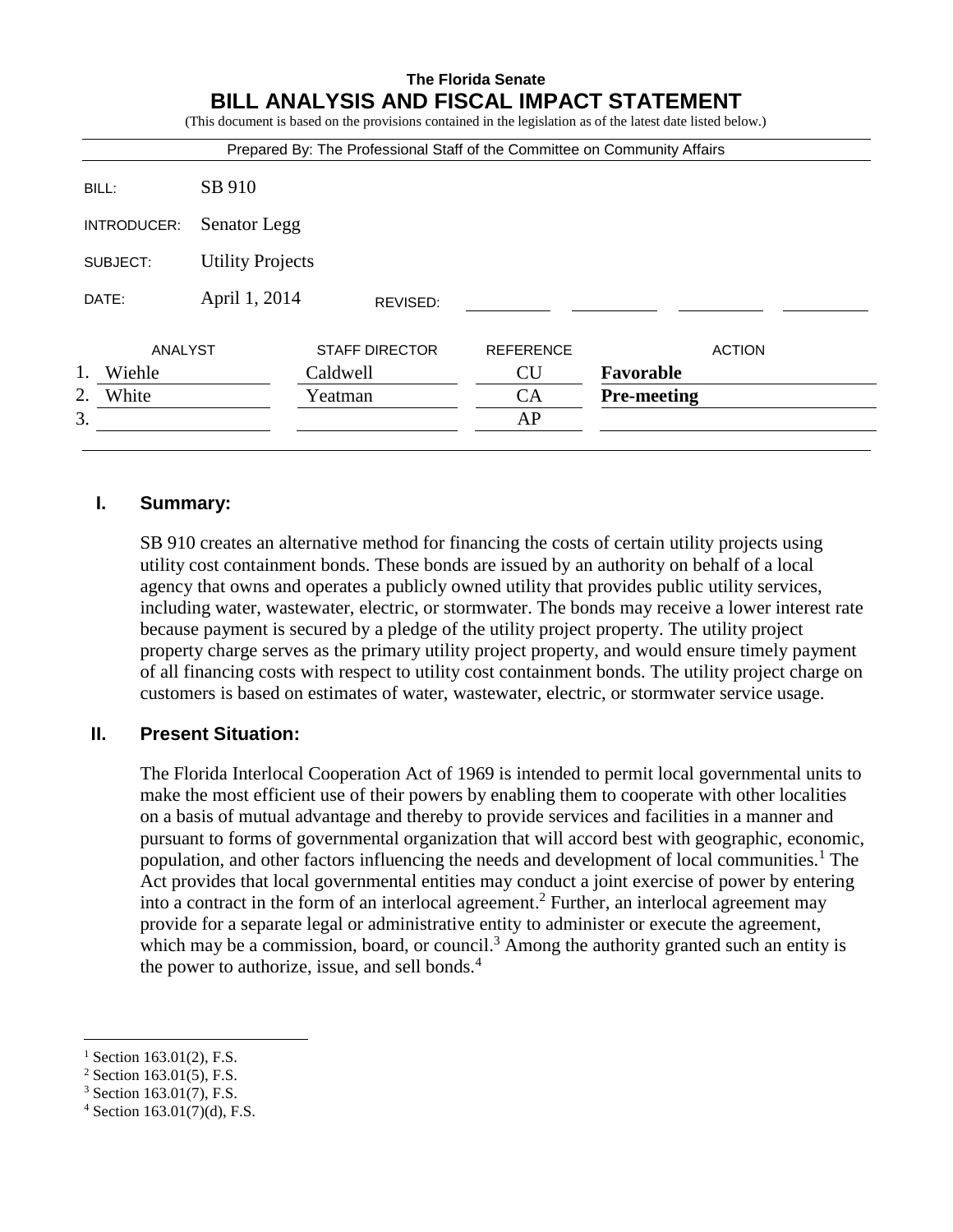Separate provisions relate to projects for water or wastewater or for electricity. A separate legal entity, the membership of which is limited to municipalities and counties and which may include a special district, may acquire, own, construct, improve, operate, and manage public facilities, or finance facilities on behalf of any person, relating to a governmental function or purpose, including, but not limited to, wastewater facilities, water or alternative water supply facilities, and water reuse facilities, which may serve populations within or outside the boundaries of the members of the entity.<sup>5</sup> Such an entity may finance or refinance the acquisition, construction, expansion, and improvement of such facilities through the issuance of its bonds, notes, or other obligations. Except as may be limited by the interlocal agreement under which the entity is created, all of the privileges, benefits, powers, and terms of the statutes relating to counties<sup>6</sup> and municipalities<sup>7</sup> are fully applicable to the entity. Bonds, notes, and other obligations issued by the entity are issued on behalf of the public agencies that are members of the entity.

A separate legal entity, the membership of which consists only of electric utilities and which is created for the purpose of exercising the powers granted by the Joint Power Act, may exercise specified powers relating to ownership and operation of an electric project<sup>8</sup> and may, for the purpose of financing or refinancing the costs of an electric project, exercise all powers in connection with the authorization, issuance, and sale of bonds as are conferred by the bond financing statutes for counties,<sup>9</sup> or municipalities, <sup>10</sup> or both.<sup>11</sup>

There is one separate legal entity organized for water utilities, the Florida Governmental Utility Authority (FGUA), and one organized for electric utilities, the Florida Municipal Power Agency (FMPA). The FGUA consists of seven counties: Citrus, DeSoto, Hendry, Lee, Marion, Pasco, and Polk.<sup>12</sup> The FMPA is owned by 31 municipal electric utilities: Alachua, Bartow, Blountstown, Bushnell, Chattahoochee, Clewiston, Fort Meade, Fort Pierce, Gainesville, Green Cove Springs, Havana, Homestead, Jacksonville Beach, Key West, Kissimmee, Lake Worth, Lakeland, Leesburg, Moore Haven, Mount Dora, New Smyrna Beach, Newberry, Ocala, Orlando, Quincy, St. Cloud, Starke, Vero Beach, Wauchula, Williston, and Winter Park.<sup>13</sup>

 $\overline{a}$ 

 $5$  Section 163.01(7)(g), F.S.

<sup>6</sup> Section 125.01, F.S.

<sup>7</sup> Section 166.021, F.S.

<sup>8</sup> Section 163.01(15), F.S.

<sup>&</sup>lt;sup>9</sup> Chapter 159, F.S.

 $10$  Chapter 166, F.S.

 $11$  Section 163.01(7)(c), F.S.

<sup>12</sup> FGUA, *The Board*, http://www.fgua.com/the-board (last visited Mar. 28, 2014).

<sup>13</sup> FMPA, *Members*, http://www.fmpa.com/index.php/about-us/members (last visited Mar. 28, 2014).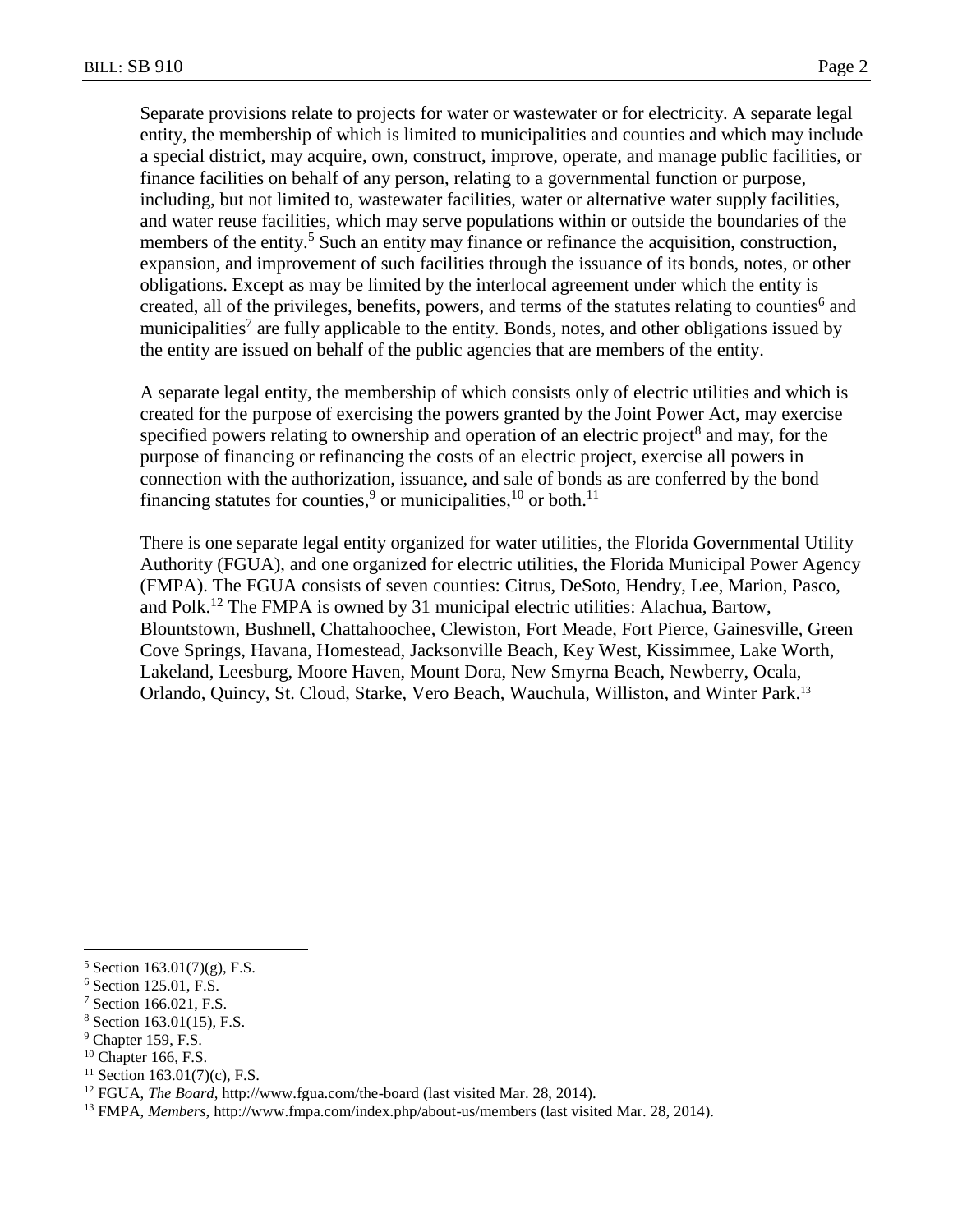# **III. Effect of Proposed Changes:**

**Section 1** creates an alternative method for financing<sup>14</sup> the costs<sup>15</sup> of certain utility projects<sup>16</sup> using utility cost containment bonds.<sup>17</sup> These bonds are issued by an authority<sup>18</sup> on behalf of a local agency<sup>19</sup> that owns and operates a publicly owned utility<sup>20</sup> that provides public utility services, including water, wastewater, electric, or stormwater. The bonds may receive a lower interest rate because payment is secured by a pledge of the utility project property<sup>21</sup> for the benefit of, and enforceable by, the beneficiaries of the pledge to the extent provided in the financing documents relating to the utility cost containment bonds. The primary utility project property is the utility project charge, which is imposed on customers,  $^{22}$  based on estimates of water, wastewater, electric, or stormwater service usage, to ensure timely payment of all financing  $\cos^2$  with respect to utility cost containment bonds.

- Interest, as determined by the authority.
- Provisions for working capital and debt service reserves.
- Expenses for extensions, enlargements, additions, replacements, renovations, and improvements.
- Expenses for architectural, engineering, financial, accounting, and legal services, plans, specifications, estimates, and administration.
- Any other expense necessary or incidental to determining the feasibility of constructing any utility project or incidental to the construction, acquisition, or financing of any utility project.

<sup>16</sup> "Utility project" means the acquisition, construction, installation, retrofitting, rebuilding, or other addition to or improvement of any equipment, device, structure, process, facility, technology, rights, or property located within or outside this state which is used in connection with the operations of a publicly owned utility.

<sup>17</sup> "Utility cost containment bonds" means bonds, notes, commercial paper, variable rate securities, and any other evidence of indebtedness issued by an authority, the proceeds of which are used directly or indirectly to pay or reimburse a local agency or its publicly owned utility for the costs of a utility project, and which are secured by a pledge of, and are payable from, utility project property.

 $18$  "Authority" means an entity created pursuant to s. 163.01(7)(g), F.S., which provides public utility services and whose membership consists of at least three counties. The term includes any successor to the powers and functions of such an entity. – As is stated above, the FGUA is currently the only entity created under this paragraph.

<sup>19</sup> "Local agency" means a member of the authority, or an agency or subdivision of that member, which is sponsoring or refinancing a utility project, or any municipality, county, authority, special district, public corporation, or other governmental entity of the state that is sponsoring or refinancing a utility project.

<sup>20</sup> "Publicly owned utility" means a utility furnishing water, wastewater, electric, or stormwater service that is owned and operated by a local agency. The term includes any successor to the powers and functions of such a utility.

<sup>21</sup> "Utility project property" means the property right, title, and interest of an authority in any of the following:

- The financing resolution, the utility project charge, and any adjustment to the utility project charge.
- The financing costs of the utility cost containment bonds and all revenues, and all collections, claims, payments, moneys, or proceeds for, or arising from, the utility project charge.
- All rights to obtain adjustments to the utility project charge.

<sup>22</sup> "Customer" means a person receiving water, wastewater, electric, or stormwater service from a publicly owned utility. <sup>23</sup> "Financing costs" means any of the following:

Interest and redemption premiums that are payable on utility cost containment bonds.

 $\overline{a}$ <sup>14</sup> The terms "finance" or "financing" include refinancing.

<sup>&</sup>lt;sup>15</sup> "Cost," as applied to a utility project or a portion of a utility project financed under this act, means:

Any part of the expense of constructing, renovating or acquiring lands, structures, real or personal property, rights, rights-of-way, franchises, easements, and interests acquired or used for a utility project.

The expense of demolishing or removing any buildings or structures on acquired land, including the expense of acquiring any lands to which the buildings or structures may be moved, and the cost of all machinery and equipment used for the demolition or removal.

Finance charges.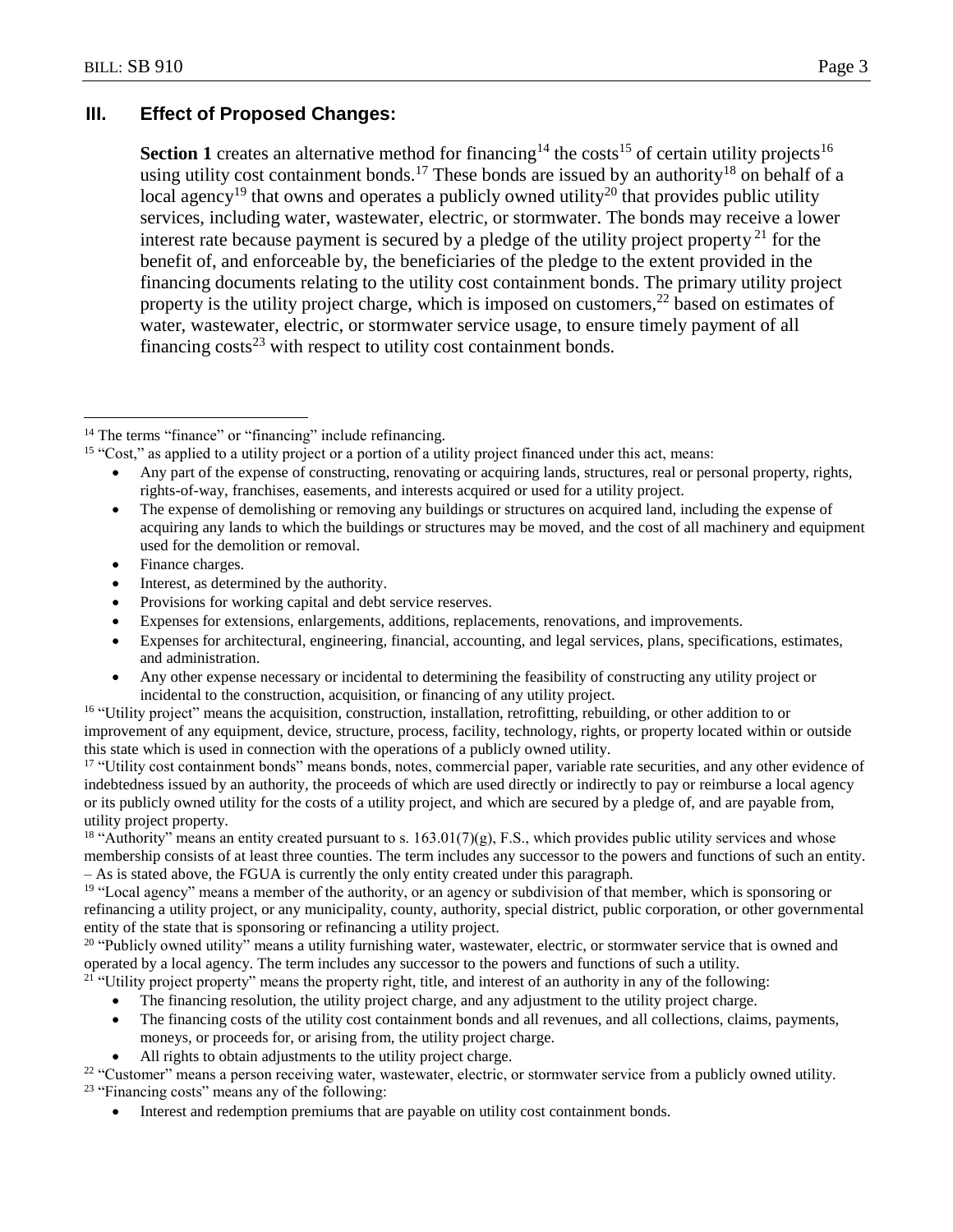#### **Bond Issuance**

To obtain utility cost containment bonds, a local agency that owns and operates a publicly owned utility may apply to an authority to finance the costs of a utility project using the proceeds of utility cost containment bonds. The local agency must specify the utility project to be financed by the cost containment bonds and the maximum principal amount, the maximum interest rate, and the maximum stated terms of the utility cost containment bonds.

Before applying, the governing body<sup>24</sup> of the local agency must determine all of the following:

- The project to be financed is a utility project.
- The local agency will finance costs of the utility project and the financing costs associated with the financing will be paid from utility project property (the charge to utility customers).
- Based on the best information available to the governing body, the rates charged to the local agency's retail customers by the publicly owned utility, including the utility project charge resulting from the financing of the utility project with utility cost containment bonds, are expected to be lower than the rates that would be charged if the project was financed with bonds payable from revenues of the publicly owned utility.

A determination by the governing body that a project to be financed with utility cost containment bonds is a utility project is final and conclusive and the utility cost containment bonds issued to finance the utility project and the utility project charge are valid and enforceable as set forth in the financing resolution and the documents relating to the utility cost containment bonds.

An authority may issue utility cost containment bonds to finance or refinance utility projects; refinance debt of a local agency incurred in financing or refinancing utility projects, provided the refinancing results in present value savings to the local agency; or, with the approval of the local agency, refinance previously issued utility cost containment bonds.

## **Transfer of Authority to Other Related Entities**

To finance a utility project, the authority may form a single-purpose limited liability company and authorize the company to adopt the financing resolution of such utility project or create a new single-purpose entity by interlocal agreement whose membership shall consist of the authority and two or more of its members or other public agencies. The authority may create a single-purpose limited liability company or a single-purpose entity solely for the purpose of performing the cost containment bond related duties and responsibilities of the authority and

Any coverage charges.

 $\overline{a}$ 

The cost of retiring the principal of utility cost containment bonds, whether at maturity, including acceleration of maturity upon an event of default, or upon redemption, including sinking fund redemption.

The cost related to issuing or servicing utility cost containment bonds, including any payment under an interest rate swap agreement and any type of fee.

A payment or expense associated with a bond insurance policy; financial guaranty; a contract, agreement, or other credit or liquidity enhancement for bonds; or a contract, agreement, or other financial agreement entered into in connection with utility cost containment bonds.

The funding of one or more reserve accounts relating to utility cost containment bonds.

<sup>&</sup>lt;sup>24</sup> "Governing body" means the body that governs a local agency.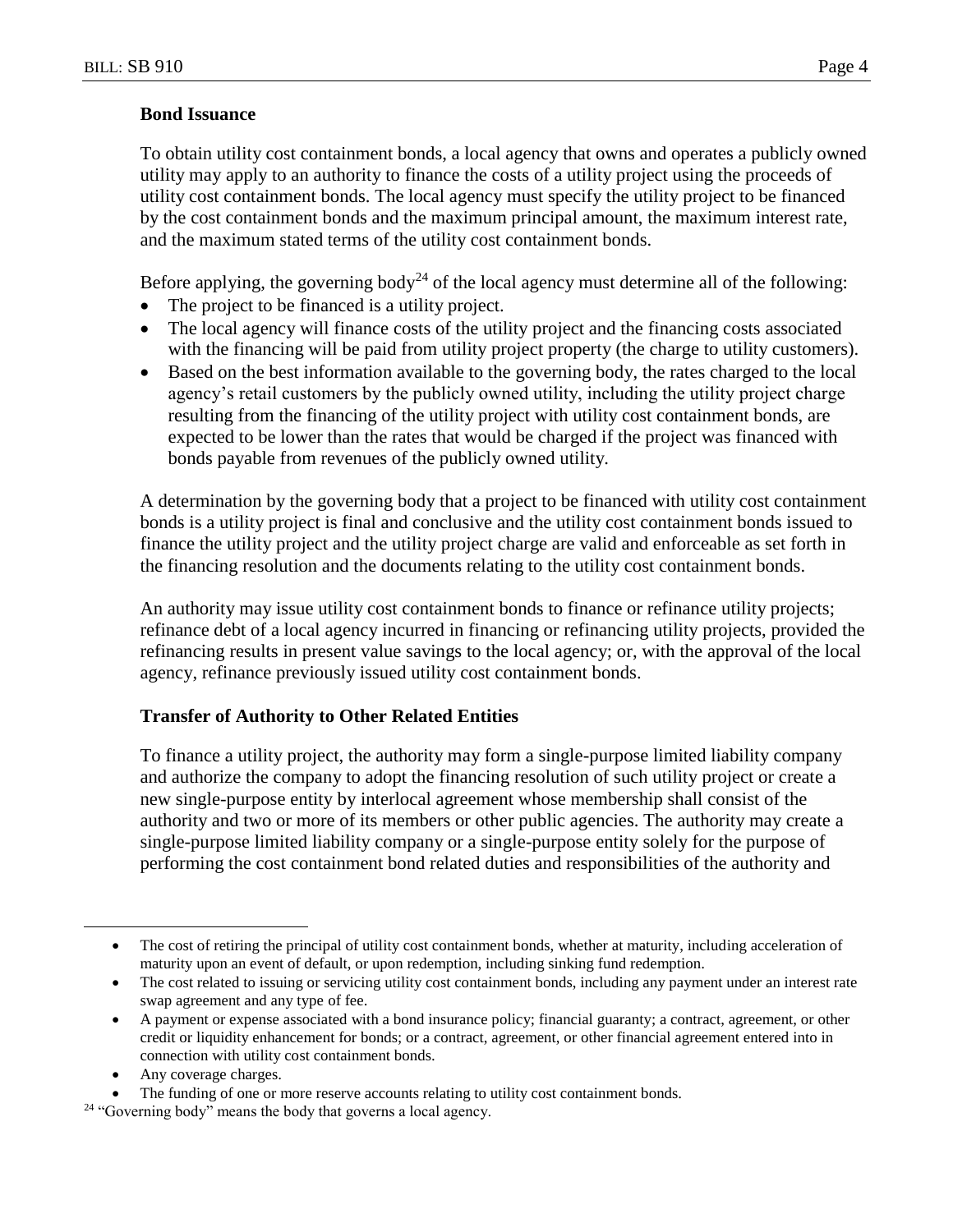$\overline{a}$ 

constitutes an authority for all cost containment bond purposes. Reference to the authority includes such a company or entity.

If a local agency that has outstanding utility cost containment bonds ceases to operate a water, wastewater, electric, or stormwater utility, directly or through its publicly owned utility, references to the local agency or to its publicly owned utility apply to the successor entity. The successor entity must assume and perform all obligations of the local agency and its publicly owned utility and assume the servicing agreement while the utility cost containment bonds remain outstanding.

# **Financing Resolution**

The governing body of an authority that is financing the costs of a utility project must adopt a financing resolution<sup>25</sup> and impose a utility project charge. All provisions of a financing resolution adopted pursuant to this section are binding on the authority. The financing resolution must:

- Provide a brief description of the financial calculation method the authority will use in determining the utility project charge. The calculation method must include a periodic adjustment methodology to be applied at least annually to the utility project charge. The authority must establish the allocation of the utility project charge among classes of customers of the publicly owned utility. The decision of the authority is final and conclusive, and the method of calculating the utility project charge and the periodic adjustment may not be changed.
- Require each customer in the class or classes of customers specified in the financing resolution who receives water, wastewater, electric, or stormwater service through the publicly owned utility to pay the utility project charge regardless of whether the customer has an agreement to receive water, wastewater, electric, or stormwater service from a person other than the publicly owned utility.
- Require that the utility project charge be charged separately from other charges on the bill of customers of the publicly owned utility in the class or classes of customers specified in the financing resolution.
- Require that the authority enter into a servicing agreement with the local agency or its publicly owned utility to collect the utility project charge.

The authority may require in the financing resolution that, in the event of a default by the local agency or its publicly owned utility with respect to revenues from the utility project property, the authority, upon application by the beneficiaries of the statutory lien, must order the sequestration and payment to the beneficiaries of revenues arising from utility project property. This provision does not limit any other remedies available to the beneficiaries by reason of default.

<sup>&</sup>lt;sup>25</sup> "Financing resolution" means a resolution adopted by the governing body of an authority that provides for the financing or refinancing of a utility project with utility cost containment bonds and that imposes a utility project charge in connection with the utility cost containment bonds. A financing resolution may be separate from a resolution authorizing the issuance of the bonds.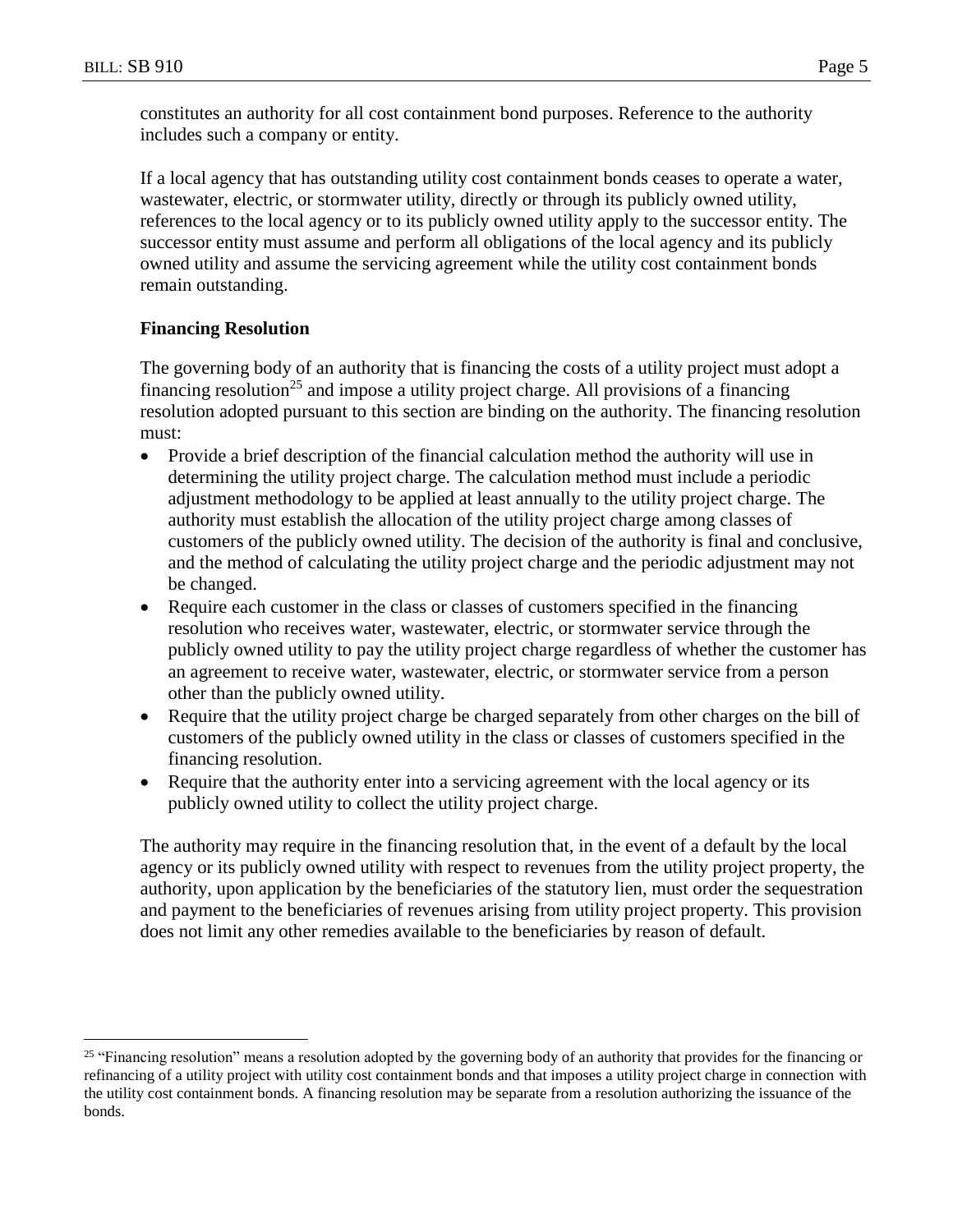$\overline{a}$ 

## **Utility Project Charges**

The utility project charge imposed on customers to ensure timely payment of all financing costs with respect to utility cost containment bonds is a nonbypassable charge to all present and future customers of the publicly owned utility in the class or classes of customers specified in the financing resolution upon its adoption. If a customer of the publicly owned utility that is subject to a utility project charge enters into an agreement to purchase service from a person other than the publicly owned utility, the customer remains liable for the payment of the utility project charge as if the customer had not entered into the agreement. The customer may discharge the liability by continuing to pay the utility project charge as it accrues or by making a one-time payment, as determined by the authority.

#### **Safeguards for Customers**

The authority must determine at least annually whether adjustments to the utility project charge are required to correct for any overcollection or undercollection of financing costs from the utility project charge or to make any other adjustment necessary to ensure the timely payment of the financing costs of the utility cost containment bonds. If the authority determines that an adjustment is required, the adjustment must be made using the methodology specified in the financing resolution. The adjustment may not impose the utility project charge on a class of customers that was not subject to the utility project charge pursuant to the financing resolution imposing the utility project charge.

#### **Safeguards for Bondholders**

The timely and complete payment of all utility project charges by the customer is a condition of receiving water, wastewater, electric, or stormwater service from the publicly owned utility. The local agency or its publicly owned utility may use its established collection policies and remedies provided under law to enforce collection of the utility project charge. A customer liable for a utility project charge may not withhold payment, in whole or in part.

The pledge of a utility project charge to secure payment of utility cost containment bonds is irrevocable, and the state, or any other entity, may not reduce, impair, or otherwise adjust the utility project charge, except that the authority shall implement the periodic adjustments to the utility project charge as provided under this subsection.

The utility project charge imposed on customers constitutes utility project property on the effective date of the financing resolution authorizing such utility project charge.<sup>26</sup> Utility project property constitutes property, including contracts securing utility cost containment bonds, regardless of whether the revenues and proceeds arising with respect to the utility project property have accrued. Utility project property must continuously exist as property for all purposes with all of the rights and privileges of this section for the period provided in the financing resolution or until all financing costs with respect to the related utility cost containment bonds are paid in full, whichever occurs first.

<sup>&</sup>lt;sup>26</sup> This appears to mean that if the bond is for construction of new facilities, customer payment on the bond will begin before construction is complete and the facility comes into use.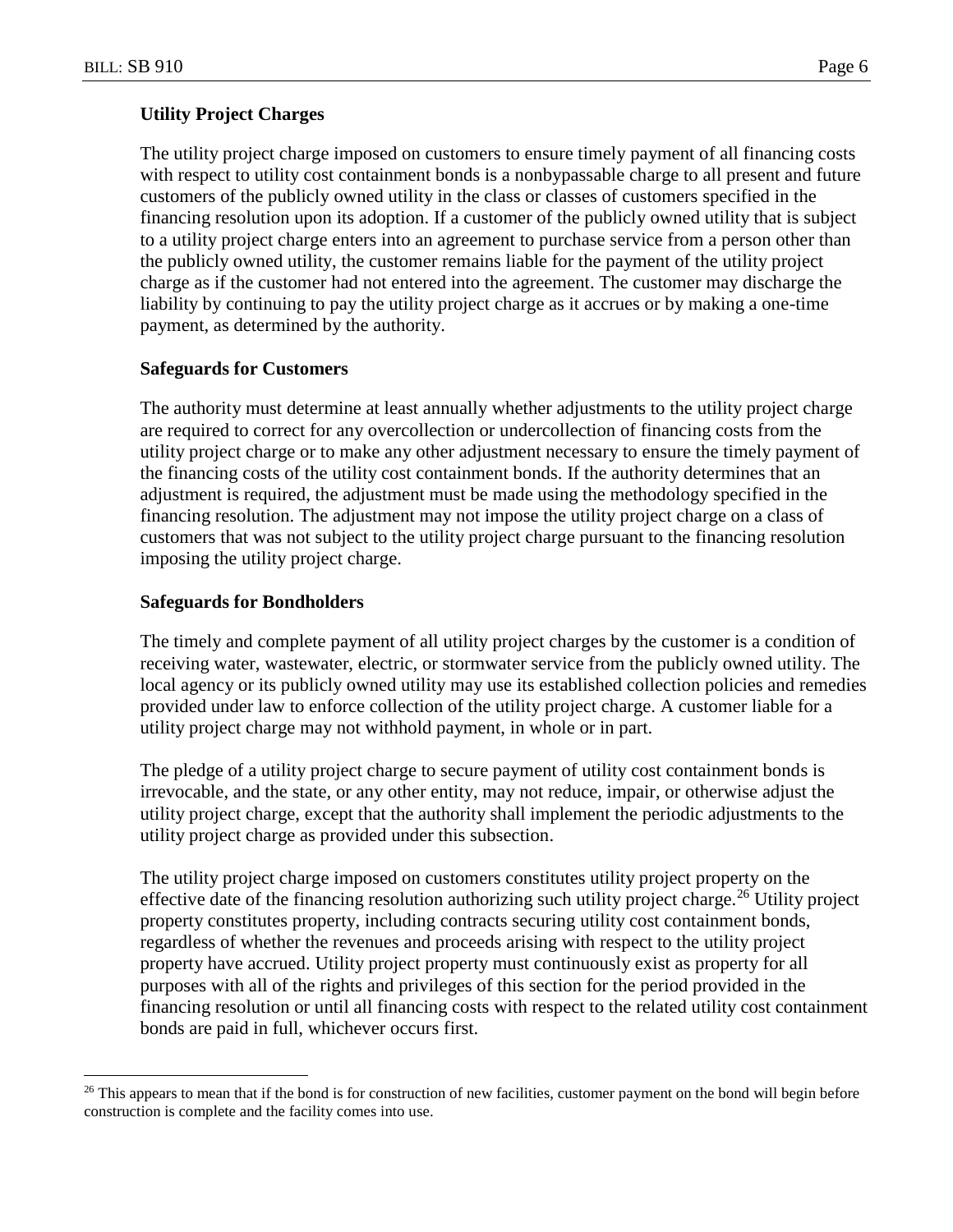Upon the effective date of the financing resolution, the utility project property is subject to a first priority statutory lien to secure the payment of the utility cost containment bonds. The lien secures the payment of all financing costs then existing or subsequently arising to the holders of the utility cost containment bonds, the trustee or representative for the holders of the utility cost containment bonds, and any other entity specified in the financing resolution or the documents relating to the utility cost containment bonds. The lien attaches to the utility project property regardless of the current ownership of the utility project property, including any local agency or its publicly owned utility, the authority, or other person. Upon the effective date of the financing

resolution, the lien is valid and enforceable against the owner of the utility project property and all third parties and additional public notice is not required. The lien is a continuously perfected lien on all revenues and proceeds generated from the utility project property, regardless of whether the revenues or proceeds have accrued.

All revenues with respect to utility project property related to utility cost containment bonds, including payments of the utility project charge, must be applied first to the payment of the financing costs of the utility cost containment bonds then due, including the funding of reserves for the utility cost containment bonds. Any excess revenues must be applied as determined by the authority for the benefit of the utility for which the utility cost containment bonds were issued.

If utility project property is pledged as security for the payment of utility cost containment bonds, the local agency or its publicly owned utility must enter into a contract with the authority which requires, at a minimum, that the publicly owned utility:

- Continue to operate its publicly owned utility, including the utility project that is being financed or refinanced.
- Collect the utility project charge from customers for the benefit and account of the authority and the beneficiaries of the pledge of the utility project charge.
- Separately account for and remit revenue from the utility project charge to, or for the account of, the authority.

Utility cost containment bonds are nonrecourse to the credit or any assets of the local agency or the publicly owned utility but are payable from, and secured by a pledge of, the utility project property relating to the utility cost containment bonds and any additional security or credit enhancement specified in the documents relating to the utility cost containment bonds. If the authority is financing the project through a single-purpose limited liability company, the utility cost containment bonds are payable from, and secured by, a pledge of amounts paid by the company to the authority from the applicable utility project property. This provision is the exclusive method of perfecting a pledge of utility project property by the company securing the payment of financing costs under any agreement of the company in connection with the issuance of utility cost containment bonds.

The authority may not rescind, alter, or amend any resolution or document that pledges utility cost charges for payment of utility cost containment bonds. Except as provided with respect to adjustments to a utility project charge, the recovery of the financing costs for the utility cost containment bonds from the utility project charge is irrevocable and the authority does not have the power, either by rescinding, altering, or amending the applicable financing resolution, to revalue or revise for ratemaking purposes the financing costs of utility cost containment bonds; to determine that the financing costs for the related utility cost containment bonds or the utility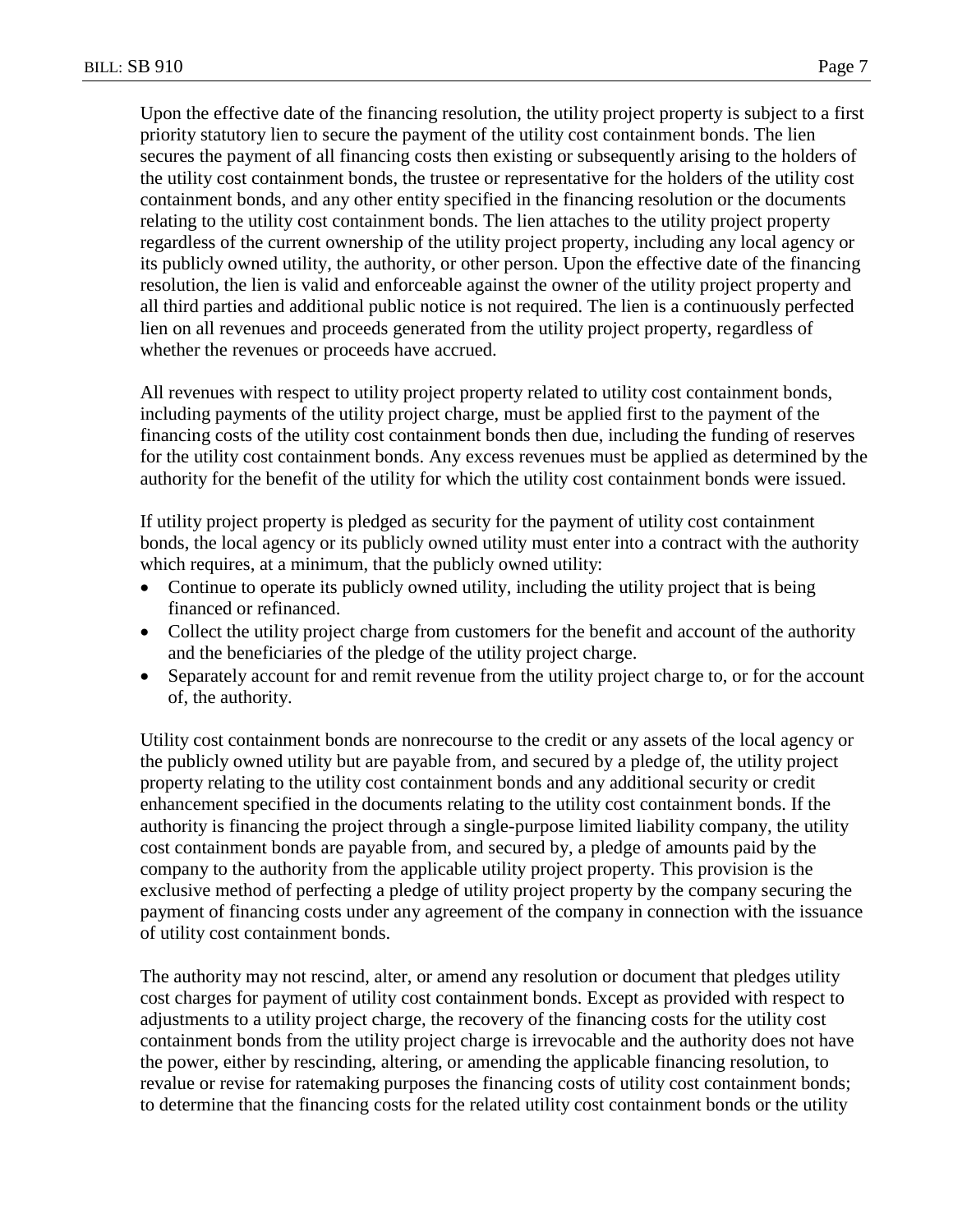project charge is unjust or unreasonable; or to in any way reduce or impair the value of utility project property that includes the utility project charge, either directly or indirectly. The amount of revenues arising with respect to the financing costs for the related utility cost containment bonds or the utility project charge are not subject to reduction, impairment, postponement, or termination for any reason until all financing costs to be paid from the utility project charge are fully met and discharged.

Subject to the terms of the pledge document, the validity and relative priority of a pledge is not defeated or adversely affected by the commingling of revenues generated by the utility project property with other funds of the local agency or the publicly owned utility collecting a utility project charge on behalf of an authority.

Except as provided with respect to adjustments to a utility project charge, the state does hereby pledge and agree with the owners of utility cost containment bonds that the state shall neither limit nor alter the financing costs or the utility project property, including the utility project charge, relating to the utility cost containment bonds, or any rights in, to, or under the utility project property until all financing costs with respect to the utility cost containment bonds are fully met and discharged. This paragraph does not preclude limitation or alteration if adequate provision is made by law for the protection of the owners. The authority may include this pledge by the state in the governing documents for utility cost containment bonds.

Notwithstanding any other law, an authority that issued utility cost containment bonds may not, and no governmental officer or organization shall so authorize the authority to, become a debtor under the United States Bankruptcy Code or become the subject of any similar case or proceeding under any other state or federal law if any payment obligation from utility project property remains with respect to the utility cost containment bonds.

## **Safeguards for State and Local Governments**

The issuance of utility cost containment bonds does not obligate the state or any political subdivision thereof to levy or to pledge any form of taxation to pay the utility cost containment bonds or to make any appropriation for their payment. All utility cost containment bonds must contain on their face a statement in substantially the following form:

Neither the full faith and credit nor the taxing power of the State of Florida or any political subdivision thereof is pledged to the payment of the principal of, or interest on, this bond.

Financing costs in connection with utility cost containment bonds are a special obligation of the authority and do not constitute a liability of the state or any political subdivision thereof. Financing costs are not a pledge of the full faith and credit of the state or any political subdivision thereof, including the authority, but are payable solely from the funds in the documents relating to the utility cost containment bonds. This provision does not preclude guarantees or credit enhancements in connection with utility cost containment bonds.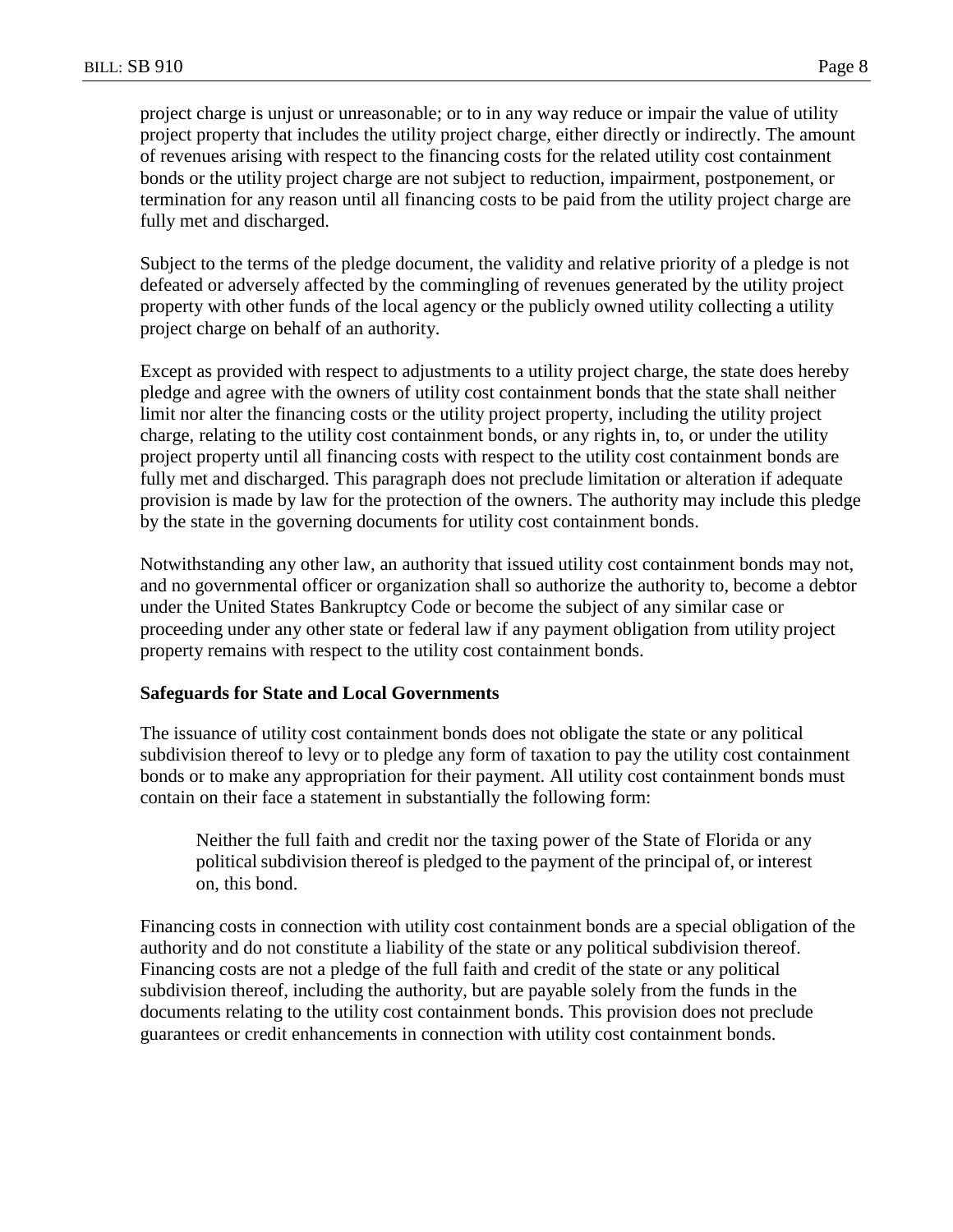The provisions of the bill and all grants of power and authority are to be liberally construed to effectuate their purposes. All incidental powers necessary to carry into effect the provisions of this section are expressly granted to, and conferred upon, public entities.

**Section 2** provides an effective date of July 1, 2014.

## **IV. Constitutional Issues:**

A. Municipality/County Mandates Restrictions:

None.

B. Public Records/Open Meetings Issues:

None.

C. Trust Funds Restrictions:

None.

## **V. Fiscal Impact Statement:**

A. Tax/Fee Issues:

None.

B. Private Sector Impact:

To the extent that a publicly owned utility has lower interest costs and passes these savings on to customers, these customers will benefit.

## C. Government Sector Impact:

Governmental entities that own and operate a publicly owned utility that provides water, wastewater, electric, or stormwater services and that finance a project using cost containment bonds may have lower interest costs.

## **VI. Technical Deficiencies:**

None.

## **VII. Related Issues:**

The bill seems to contemplate that once a "customer" is established, there will always be such a customer:

• The utility project charge is established as a nonbypassable charge to all present and future customers (lines 298-299).